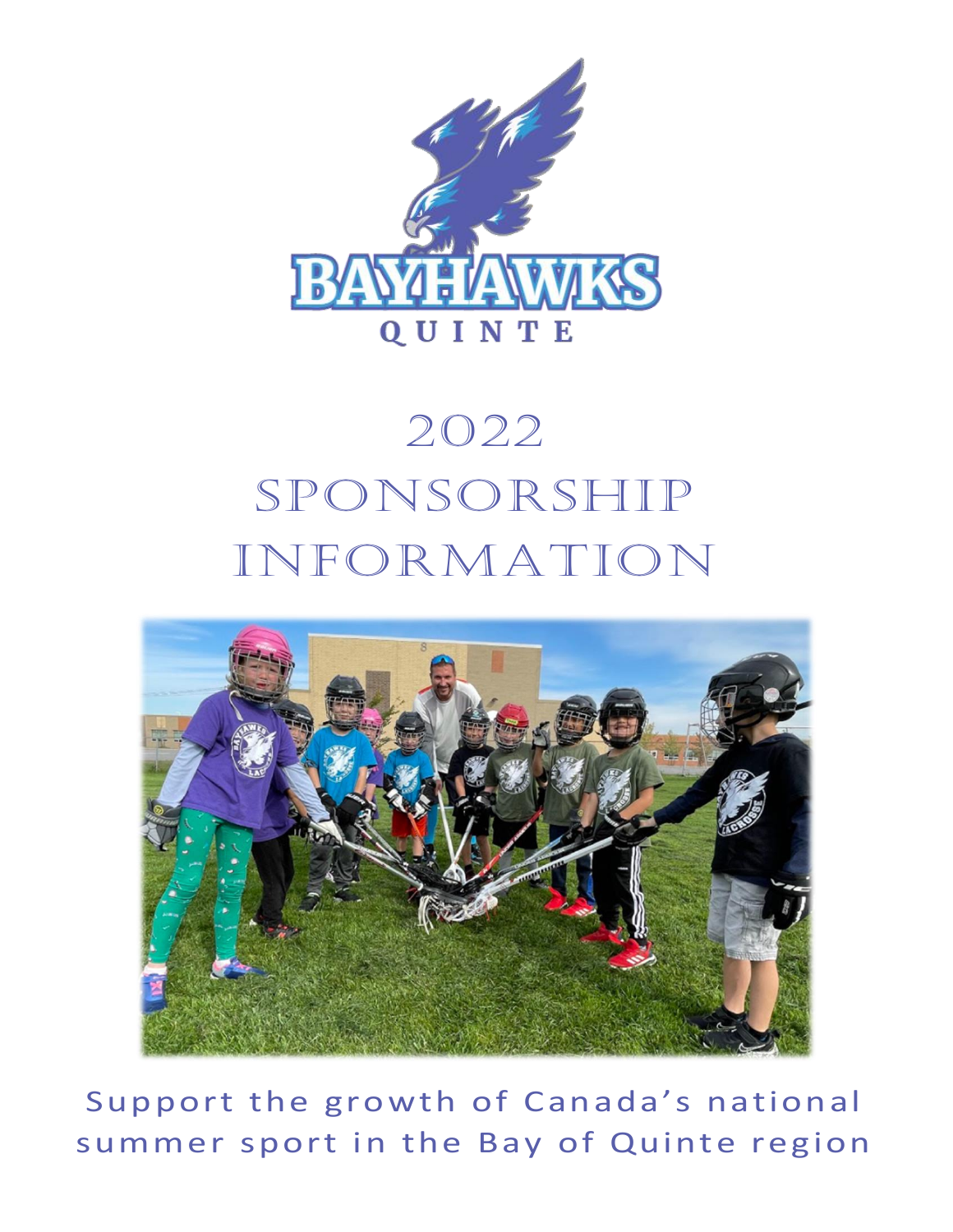### LEVEL 1 - \$1000

- $\checkmark$  Division sponsor (name on all division jerseys)
- $\checkmark$  Division name on website (for example, "ABC U15 Division")
- $\checkmark$  Logo on website home page, division pages, and sponsor page
- $\checkmark$  Company and logo included in social media posts for division
- $\checkmark$  Large size company logo featured on sponsorship banner displayed at special events and promotional activities



#### LEVEL 2 - \$500

- $\checkmark$  Logo on website home page and sponsor page
- $\checkmark$  Company and logo featured in social media
- $\checkmark$  Large size company logo feature on sponsorship banner displayed at special events and promotional activities

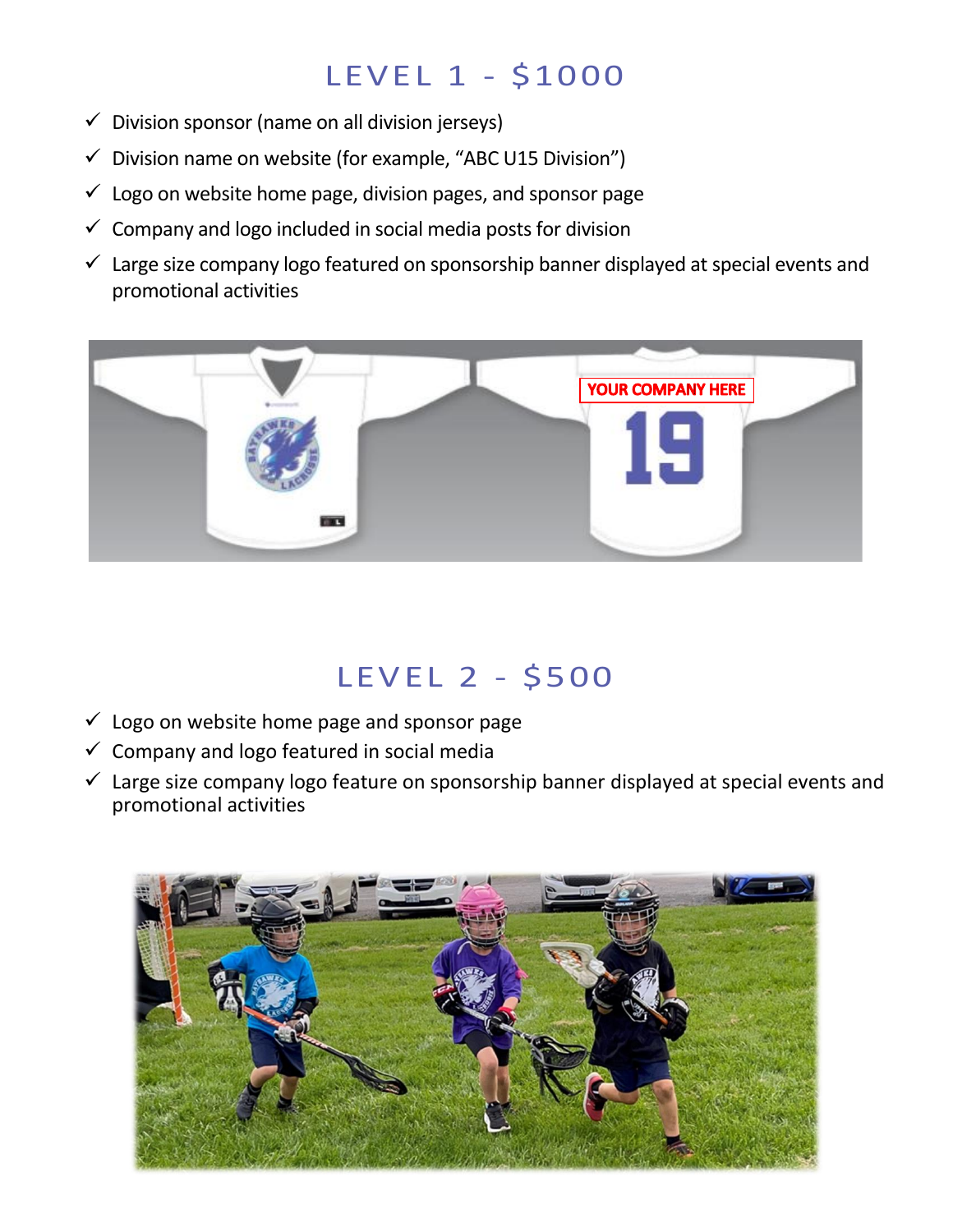## LEVEL 3 - \$250

- $\checkmark$  Company logo on website sponsor page
- $\checkmark$  Company logo feature in social media
- $\checkmark$  Small size company logo featured on sponsorship banner displayed at special events and promotional activities